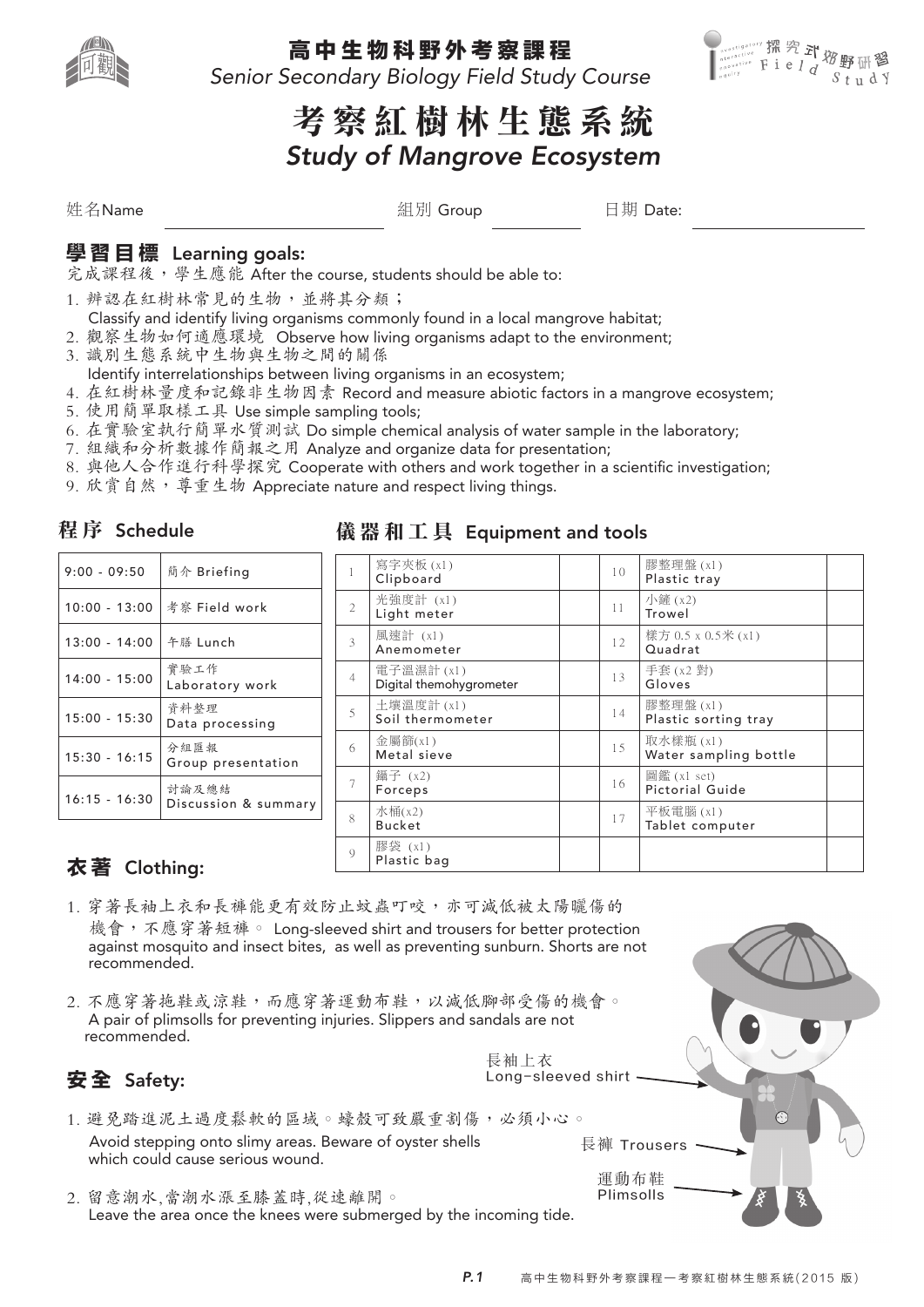

## 考 察 工 作 Field work



## 1. 記錄環境因素 Recording environmental factors

- a. 記下近日的降雨、雲量、氣溫等天氣資料。Note down recent weather conditions such as rainfall, cloudiness and air temperature.
- b. 描述紅樹林周邊的環境,包括附近生境類型、土地用途、村落位置和各種可能的人為干擾等,並繪製一幅簡圖,以顯示 相關資料。 Describe the physical environment near the mangrove habitat, such as nearby habitat types, land use, location of village and possible human impacts. Draw a sketch map to show relevant information.

## 2. 取水樣 Water sampling

利用取水樣瓶在最接近考察地方的位置取海水樣本,帶返實驗室作化學分析。Use a water sampling bottle to collect water sample at the location closer to your study area. Bring the water sample to the laboratory for further chemical analysis.

## 3. 觀察土壤 Observing soil

找一處有軟泥的地點,用小鏟垂直向下插入,並掘出土壤,細心觀察各層泥土的顏色和性質。Select an area with soft substratum. Dig vertically into the soil by a trowel and notice the nature and colour of the soil layers from top to bottom.

### 4. 主動搜尋動物 Active searching for animals

透過仔細觀察,搜尋生活在不同小生境的動物 — 沙泥表面、石塊表面、石塊底下、紅樹根部、紅樹葉和枝幹上等。 留意 動物的各種適應特徵。用攝影或攝錄,記錄各種動物的外貌和行為特徵。By careful observation, search for animals living in different micro-habitats - on sand or mud surface, on rock surface, under rock, on mangrove root, on mangrove leaf surface or branch. Pay attention to various adaptive features equipped by the animals. Use photography and videography to record the external features and behaviour of the animals species.

| 動物名稱和分類<br>Animal name and classification | 微生境 †<br>Micro-habitat | 抗熱抗旱 §<br>Preventing desiccation<br>& overheat | 攝食模式 #<br>Mode of feeding |
|-------------------------------------------|------------------------|------------------------------------------------|---------------------------|
|                                           |                        |                                                |                           |
|                                           |                        |                                                |                           |
|                                           |                        |                                                |                           |
|                                           |                        |                                                |                           |
|                                           |                        |                                                |                           |
|                                           |                        |                                                |                           |
|                                           |                        |                                                |                           |
|                                           |                        |                                                |                           |
|                                           |                        |                                                |                           |
|                                           |                        |                                                |                           |
|                                           |                        |                                                |                           |
|                                           |                        |                                                |                           |

† 1. 沙泥表面 On sand or mud surface 2.沙泥裡 In the sand or mud 3. 石塊表面 On rock surface 4. 石塊底下 Under rock 5. 紅樹根部 On mangrove root 6. 紅樹葉上 On mangrove leaf 7. 紅樹枝幹上 On mangorve branch

- § 1. 厚殼和厴 Thick shell and operculum 2. 外殼中空 Hollow shell 3. 棲身於紅樹下 Hide under mangrove canopy 4. 藏身於石塊下 Hide under rocks 5. 藏身於泥土之中Burrow into the soil
- # 1. 濾食性 Filter feeding 2.沉積食性 Deposit feeding 3. 吞食性 Bulk feeding A. 肉食性 Carnivorous B. 植食性 Herbivorous C. 腐食性Detritivorous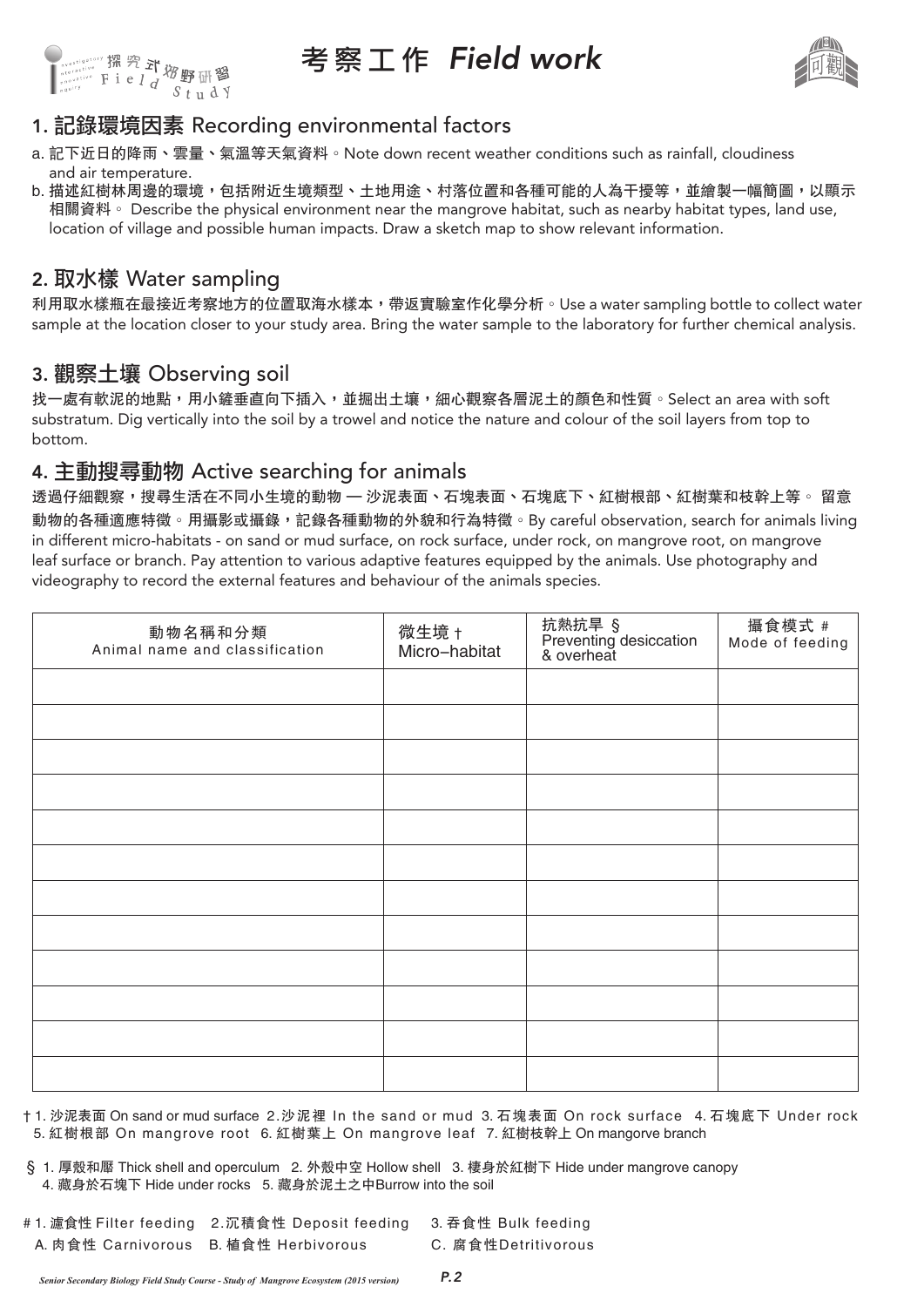

考 察 工 作 Field work



#### 5. 樣方動物調查 Quadrat survey of animals

i. 在接近海水的地方擺放一個 0.5 x 0.5 米的樣方,找尋並撿起沙泥表面的動物,辨認和點算;如樣方內有石塊,可揭起石 塊,查看藏於石塊底下的動物;然後利用小鏟,小心掘出沙泥裡的動物,辨認和點算。Place a 0.5 m X 0.5 m quadrat on the soil surface near sea water. Pick up the animals found on the soil surface within the quadrat, identify and count. If there are stones present in the area, lift the stones to look for animals hiding beneath. Use a trowel, carefully dig out animals in the soil within the quadrat, identify and count.

ii. 記錄樣方放置位置的非生物因子,每項參數,量度三次,取其平均值。Record the abiotic factors of the area sampled. For each parameter, take 3 measurements and take the average.

iii. 在紅樹群前方的空曠地和紅樹群内分別擺放樣方,並重複上述步驟。 Place the quadrat inside the mangrove stand and just in front of the mangrove stand respectively. Repeat the above work.

|                                           | 攝食模式                 | 個體數目 No. of individuals          |                                                  |                                            |  |  |  |  |
|-------------------------------------------|----------------------|----------------------------------|--------------------------------------------------|--------------------------------------------|--|--|--|--|
| 動物名稱和分類<br>Animal name and classification | # Mode of<br>feeding | 接近海水樣方<br>Quadrat near sea water | 紅樹群前方樣方<br>Quadrat in front of<br>mangrove stand | 紅樹群内樣方<br>Quadrat inside<br>mangrove stand |  |  |  |  |
|                                           |                      |                                  |                                                  |                                            |  |  |  |  |
|                                           |                      |                                  |                                                  |                                            |  |  |  |  |
|                                           |                      |                                  |                                                  |                                            |  |  |  |  |
|                                           |                      |                                  |                                                  |                                            |  |  |  |  |
|                                           |                      |                                  |                                                  |                                            |  |  |  |  |
|                                           |                      |                                  |                                                  |                                            |  |  |  |  |
|                                           |                      |                                  |                                                  |                                            |  |  |  |  |
|                                           |                      |                                  |                                                  |                                            |  |  |  |  |
|                                           |                      |                                  |                                                  |                                            |  |  |  |  |
|                                           |                      |                                  |                                                  |                                            |  |  |  |  |
|                                           |                      |                                  |                                                  |                                            |  |  |  |  |
|                                           |                      |                                  |                                                  |                                            |  |  |  |  |

# 1. 濾食性 Filter feeding 2.沉積食性 Deposit feeding 3. 吞食性 Bulk feeding A. 肉食性 Carnivorous B. 植食性 Herbivorous C. 腐食性Detritivorous

|                                                  | 氣溫(°C)<br>Air temperature |  | 相對濕度 (%)<br>Relative humidity |  | 光強度 (lux)<br>Light intensity |  |  | 風速 (ms <sup>-1</sup> )<br>Wind speed |  |  | 土壤溫度 (℃)<br>Soil temperature |  |  |  |  |
|--------------------------------------------------|---------------------------|--|-------------------------------|--|------------------------------|--|--|--------------------------------------|--|--|------------------------------|--|--|--|--|
| 接近海水樣方<br>Quadrat near sea<br>water              |                           |  |                               |  |                              |  |  |                                      |  |  |                              |  |  |  |  |
|                                                  |                           |  |                               |  |                              |  |  |                                      |  |  |                              |  |  |  |  |
| 紅樹群前方樣方<br>Quadrat in front of<br>mangrove stand |                           |  |                               |  |                              |  |  |                                      |  |  |                              |  |  |  |  |
|                                                  |                           |  |                               |  |                              |  |  |                                      |  |  |                              |  |  |  |  |
| 紅樹群内樣方                                           |                           |  |                               |  |                              |  |  |                                      |  |  |                              |  |  |  |  |
| Quadrat inside<br>mangrove stand                 |                           |  |                               |  |                              |  |  |                                      |  |  |                              |  |  |  |  |